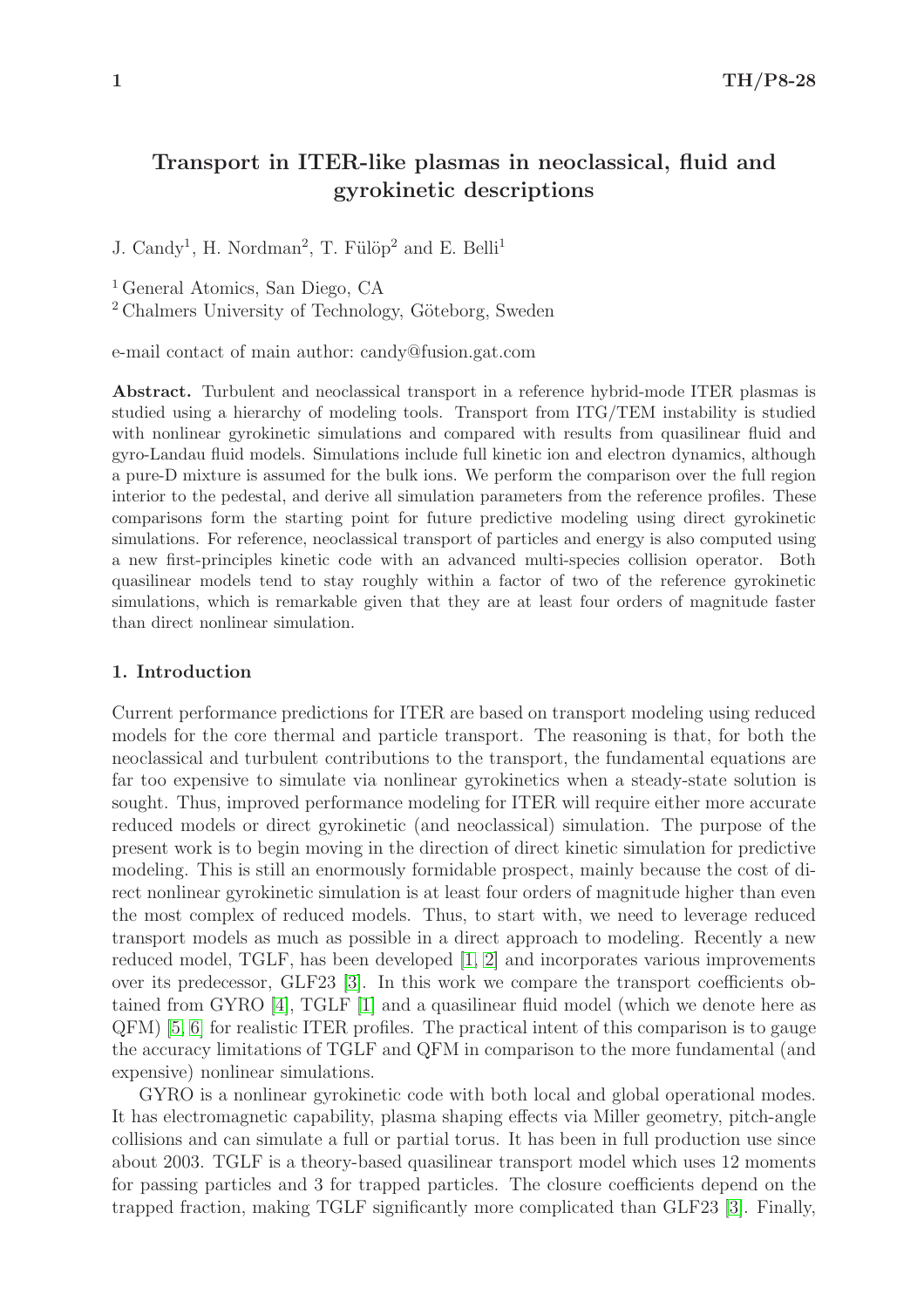

<span id="page-1-0"></span>FIG. 1. ITER reference (a) density and (b) temperature profiles.

in the QFM model a set of fluid equations is used to compute the turbulent particle and energy fluxes. The model considers moment equations for perturbations in density, parallel velocity and pressure for ions, impurities and trapped electrons. The quasilinear expressions for the fluxes in QFM are derived by fixing the spatial scale of the turbulence by choosing  $k_r \rho_s = k_\theta \rho_s = 0.2$ , and an eigenvalue equation is solved for the general mode width (see Ref. [\[5\]](#page-7-4) and references therein). Results from TGLF and QFM do not require massive computational resources, and are therefore more convenient for parameter scans and for profile prediction purposes.

### 2. Simulation Methodology

In the past, GYRO-TGLF comparisons have been reported [\[2\]](#page-7-1) as have GYRO-QFM comparisons [\[5\]](#page-7-4). This is the first work to make a collective comparison, and to focus on reactor-relevant parameters over the entire minor radius inside the pedestal. The GYRO [\[4\]](#page-7-3) simulations discussed herein used a  $(L_x, L_y)/\rho_s = (128, 96)$  perpendicular domain with 128 velocity-space points, 180 radial gridpoints and 16 complex toroidal modes, and 10/20 points per passing/trapped orbit. The wavenumber range resolved was  $0 \leq$  $k_{\theta} \rho_s \leq 1$ , which is about 25% higher than "standard" ITG/TEM resolution, but still neglects a possible high-k contribution from ETG turbulence [\[7\]](#page-7-6). Kinetic electron and plasma shaping effects were retained in all simulations, but only the Poisson equation was solved, threreby limiting the fluctuations to electrostatic. The same physics (kinetic electrons, shape, electrostatic, etc) was retained in TGLF, whereas QFM results are based on circular geometry. Collisional effects were also neglected in all turbulent transport calculations. Simulation parameters are derived from ITER reference profiles [\[8\]](#page-7-7) used in previous GYRO comparisons with QFM [\[5\]](#page-7-4). This is a hybrid scenario obtained with the ASTRA code using a 12 MA plasma current, a 5.2 T magnetic field, a 6.2 m major and 2 m minor radius. The temperature and density profiles are plotted in Fig. [1,](#page-1-0) with additional local dimensionless parameters (required for code input) summarized in Tables 1 and 2. Especially in the region  $r/a < 0.5$ , these parameters give rise to transport which is closer to threshold than that normally studied in parameter scans (see Ref. [\[9\]](#page-7-8), for example). In Table [1,](#page-2-0) r is the midplane minor radius, q is the safety factor, s is the magnetic shear,  $\kappa$  is the elongation,  $s_{\kappa} \doteq (r/\kappa)d\kappa/dr$ ,  $\delta$  is the triangularity,  $s_{\delta} = r d\delta/dr$  and  $\Delta$  is the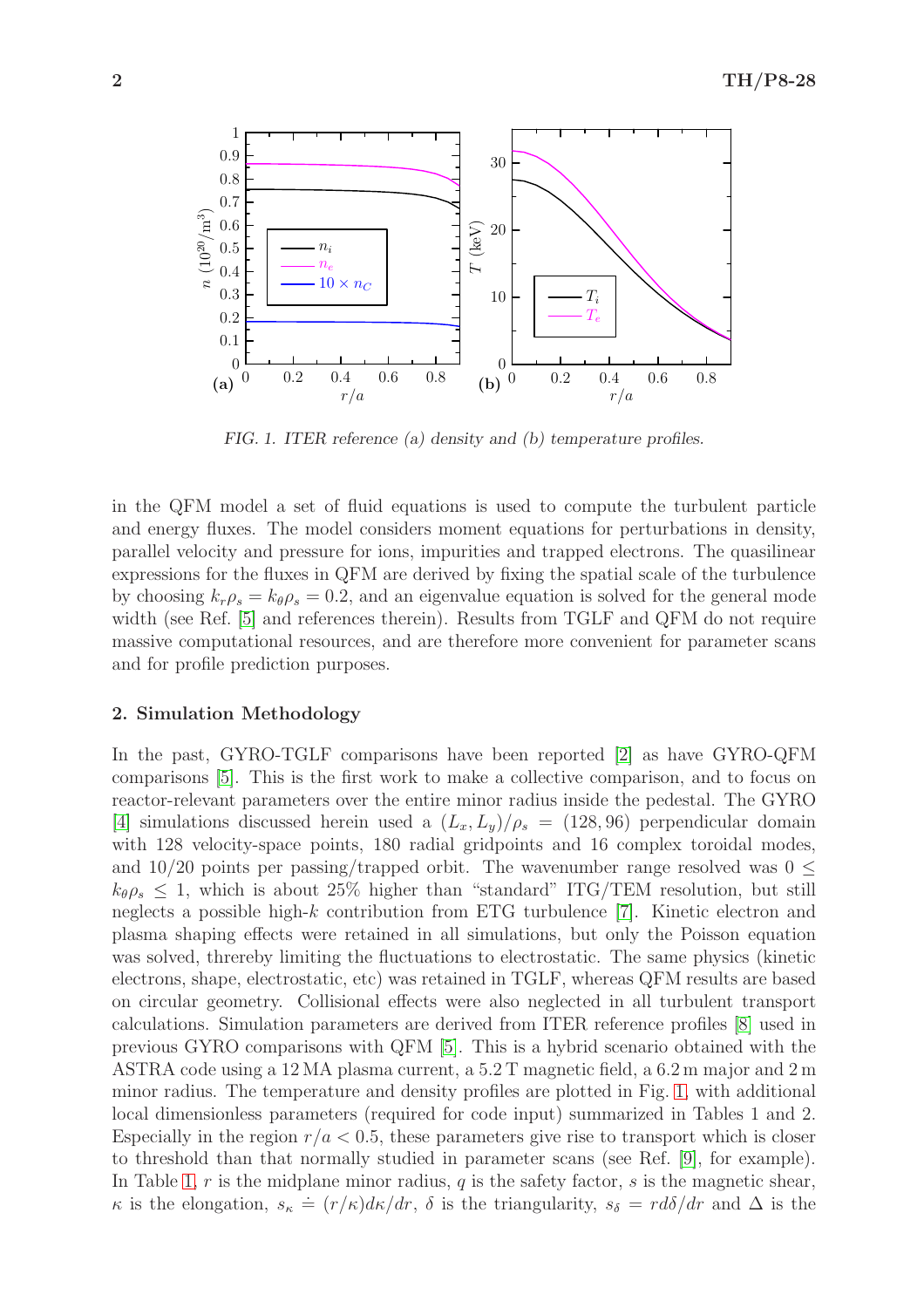| $\mathcal{r}$    | $\boldsymbol{q}$ | S        | $\kappa$ | $S_{\kappa}$ | $\delta$ | $S_{\delta}$     |                  |
|------------------|------------------|----------|----------|--------------|----------|------------------|------------------|
| $\left( \right)$ | 1.006            | 0.023    | 1.416    | $\theta$     | 0        | $\left( \right)$ | $\left( \right)$ |
| 0.1              | 1.045            | $-0.027$ | 1.422    | 0.001        | 0.008    | 0.031            | $-0.265$         |
| 0.2              | 1.031            | $-0.01$  | 1.418    | $-0.005$     | 0.028    | 0.073            | $-0.256$         |
| 0.3              | 1.011            | $-0.08$  | 1.413    | $-0.015$     | 0.036    | $-0.012$         | $-0.241$         |
| 0.4              | 1.016            | 0.2      | 1.409    | $-0.005$     | 0.048    | 0.09             | $-0.222$         |
| 0.5              | 1.113            | 0.664    | 1.412    | 0.026        | 0.051    | 0.001            | $-0.2$           |
| 0.6              | 1.314            | 1.182    | 1.426    | 0.095        | 0.077    | 0.204            | $-0.172$         |
| 0.7              | 1.643            | 1.746    | 1.458    | 0.196        | 0.108    | 0.078            | $-0.139$         |
| 0.8              | 2.166            | 2.452    | 1.511    | 0.372        | 0.152    | 0.867            | $-0.099$         |
| 0.9              | 3.08             | 3.771    | 1.604    | 0.723        | 0.235    | 1.603            | $-0.052$         |

<span id="page-2-0"></span>Table 1. Local geometrical parameters for ITER reference equilibrium

Table 2. Local profile parameters for ITER reference equilibrium

<span id="page-2-1"></span>

| $\,r\,$  | $n_C/n_e$ | $T_i/T_e$ | $a/L_{ne}$       | $a/L_{nC}$ | $a/L_{Te}$       | $a/L_{Ti}$       | $B_{\rm unit}$ | $a/c_s$ ) $\tau_{ei}^-$ |
|----------|-----------|-----------|------------------|------------|------------------|------------------|----------------|-------------------------|
| $\Omega$ | 0.021     | 0.865     | $\left( \right)$ | $\Omega$   | $\left( \right)$ | $\left( \right)$ | 7.106          | 0.0018                  |
| 0.1      | 0.021     | 0.862     | 0.008            | 0.023      | 0.552            | 0.608            | 7.136          | 0.0019                  |
| 0.2      | 0.021     | 0.857     | 0.016            | 0.019      | 1.104            | 1.166            | 7.124          | 0.0022                  |
| 0.3      | 0.021     | 0.852     | 0.024            | 0.031      | 1.647            | 1.675            | 7.142          | 0.0028                  |
| 0.4      | 0.021     | 0.855     | 0.038            | 0.031      | 2.23             | 2.135            | 7.15           | 0.0041                  |
| 0.5      | 0.021     | 0.869     | 0.05             | 0.064      | 2.789            | 2.535            | 7.412          | 0.0067                  |
| 0.6      | 0.021     | 0.897     | 0.076            | 0.085      | 3.247            | 2.902            | 7.781          | 0.0120                  |
| 0.7      | 0.021     | 0.932     | 0.149            | 0.158      | 3.661            | 3.3              | 8.625          | 0.0232                  |
| 0.8      | 0.021     | 0.961     | 0.362            | 0.377      | 4.017            | 3.78             | 9.598          | 0.0478                  |
| 0.9      | 0.021     | 0.981     | 1.129            | 1.125      | 4.796            | 4.548            | 11.738         | 0.1039                  |

Shafranov shift. In Table [2,](#page-2-1)  $B_{\text{unit}}$  is the effective magnetic field and  $\tau_{ei}^{-1}$  is the electron-ion collision rate (for reference, the latter quantities are defined in Ref. [\[10\]](#page-7-9)). We define two variations of the ITER scenario: first the "baseline" (B) case, which neglects impurities and sets  $n_i$  equal to  $n_e$ , and second, the "impurity" (I) case which retains the finite carbon  $(Z = 6, A = 12)$  fraction,  $n_C$ .

We also remark that the local GYRO [\[4\]](#page-7-3) simulations reported here were carried out using the TGYRO transport manager, which automates, compresses and summarizes an entire radial scan over (in this case) 9 distinct radial locations,  $r = (0.1, 0.2, \ldots, 0.9)$ , into a single TGYRO simulation. Such a scan, with three kinetic species (electrons, deuterium and carbon), took only 14 hours on 1152 cores of the ORNL Cray XT4.

For neoclassical fluxes, we show results derived from the newly-developed NEO code [\[10\]](#page-7-9), which performs a direct solution of the fundamental drift-kinetic equation using the zeroth-order Hirshman-Sigmar (HS0) collision operator [\[11\]](#page-7-10). We have used the HS0 operator rather than the full operator since only the former behaves correctly when  $T_e \neq T_i$ . Although neoclassical transport in ITER is relatively weak owing to the low collisionality, the neoclassical ion energy flux will nevertheless have some effect on the shape of the modeled ion and impurity profiles near the magnetic axis (in the case where no additional physics, such as sawtooth mixing, is considered).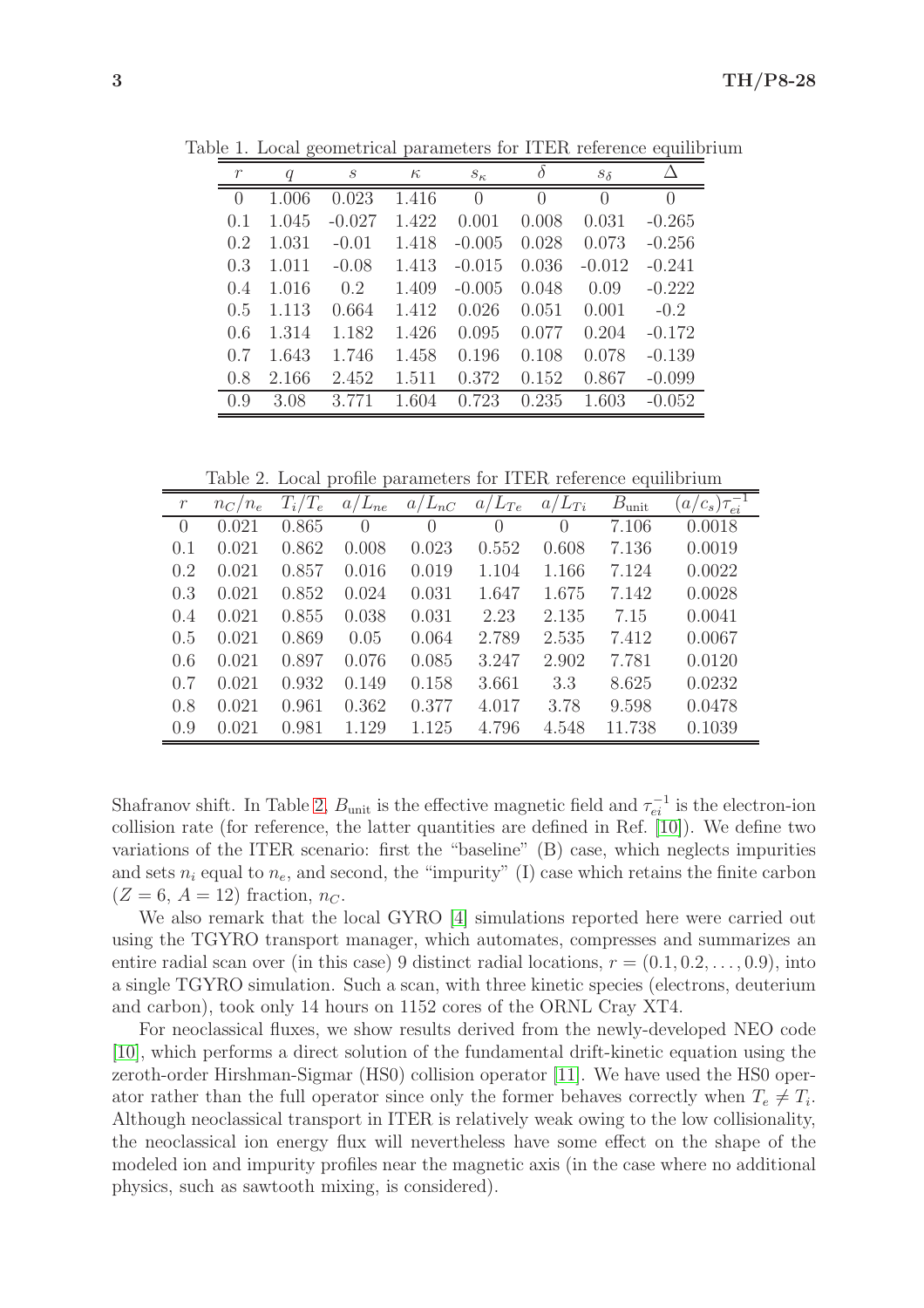

<span id="page-3-0"></span>FIG. 2. Electron and ion (a) energy and (b) particle fluxes for baseline (black) and highresolution (magenta) GYRO simulations. This demonstrates that the GYRO simulations are insensitive to increased velocity-space resolution. Note that all particle fluxes are equal in part (b) as a consequence of quasineutrality.

### 3. Results

First, as a check on GYRO convergence, we ran standard (B) and high-resolution (H) variants of the baseline case. In comparison to B, the H-case has 1.6 times the poloidal resolution, and 1.875 times the velocity-space resolution, for a total factor of 3 increase in resolution. The result, shown in Fig. [2,](#page-3-0) indicates that GYRO is sufficiently well-converged at the given spatial domain size and wavenumber resolution. In what follows, we give a complete breakdown of the matrix of transport coefficients in physical, rather than local gyroBohm (GB), units. We will discuss the implications of this choice of normalization later.

In the most important channels, the ion and electron energy flux, we observe very good agreement between TGLF and GYRO at outer radii, but a significant discrepancy at inner radii, as shown in Fig. [3.](#page-4-0) The QFM curves in Fig. [3](#page-4-0) show resonable agreement with GYRO at outer radii, yet manage to reproduce the transition to low transport at inner radii. The same trends are observed in the carbon and total energy fluxes plotted in Fig. [4.](#page-4-1) In the case of particle fluxes, as shown in Fig. [5,](#page-5-0) again TGLF matches well at outer radii, but significantly overpredicts at interior radii. While QFM uniformly underpredicts the tranport, it more closely matches the qualitative shape of the transport tail at inner radii. This is in some sense accidental considering that plasma shaping effects are absent from QFM. We remark also that the simulated per-particle carbon particle and energy fluxes are roughly the same as for the primary ions in all cases.

A unique feature of these results is that the parameter regime defined by the ASTRA equilibrium is significantly closer to threshold than what is normally chosen for gyrokinetic parameter scans. This perhaps magnifies the difficulty of matching GYRO results with a quasilinear model, particularly in the region  $r/a < 0.5$  where the onset of a Dimits shift (i.e., a flow-dominated regime) appears as the profiles flatten and the plasma approaches marginal stability. Needless to say, more comparisons are required to further clarify these issues.

A useful measure of the overall agreement is obtained by computing the volume average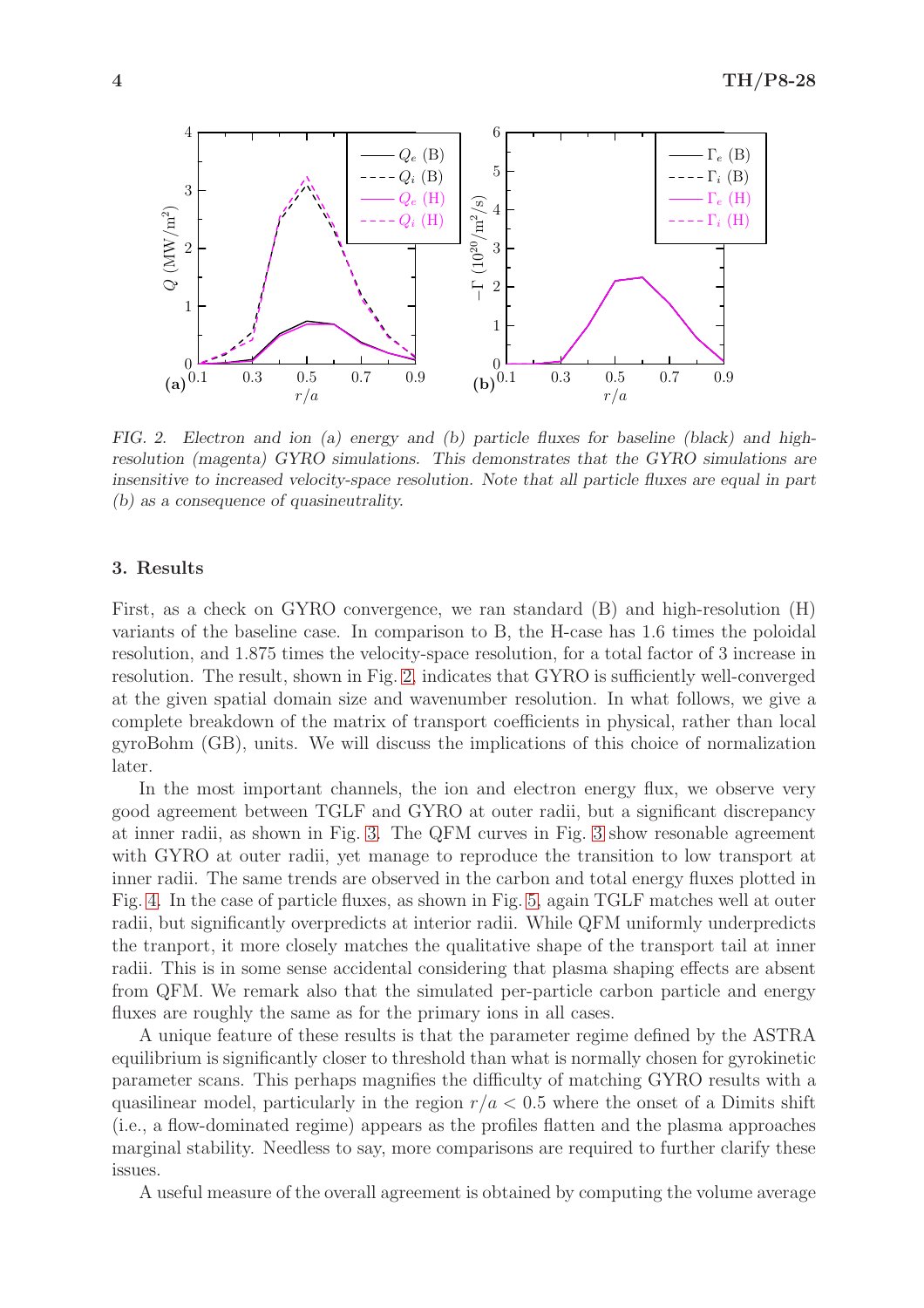

<span id="page-4-0"></span>FIG. 3. (a) Ion and (b) electron energy flux for GYRO (black), TGLF (blue) and QFM (red). The baseline case (solid curves) and impurity case (dashed curves) are also compared.



<span id="page-4-1"></span>FIG. 4. (a) Carbon and (b) total energy flux for GYRO (black), TGLF (blue) and QFM (red). The baseline case (solid curves) and impurity case (dashed curves) are also compared.

|                                                                           | $x = QFM$ | $x = TGLF$ |
|---------------------------------------------------------------------------|-----------|------------|
| $\langle \Gamma_i^x \rangle$                                              | 0.63      | 1.39       |
| $\langle \Gamma_C^x \rangle / \langle \Gamma_C^{\rm GYRO} \rangle$        | 0.87      | 1.69       |
| $\langle \Gamma_e^x \rangle / \langle \Gamma_e^{\text{GYRO}} \rangle$     | 0.65      | 1.41       |
| $\langle Q_i^x \rangle / \langle Q_i^{\text{GYRO}} \rangle$               | 0.63      | 0.58       |
| $\langle Q_C^x \rangle / \langle Q_C^{\rm GYRO}$                          | 0.46      | 1.18       |
| $\langle Q_{\text{c}}^{\text{GYRO}} \rangle$<br>$\langle Q_e^x \rangle /$ | 1.43      | 1.94       |
|                                                                           | 0.80      | 0.89       |

<span id="page-4-2"></span>Table 3. Volume-averaged accuracy of reduced models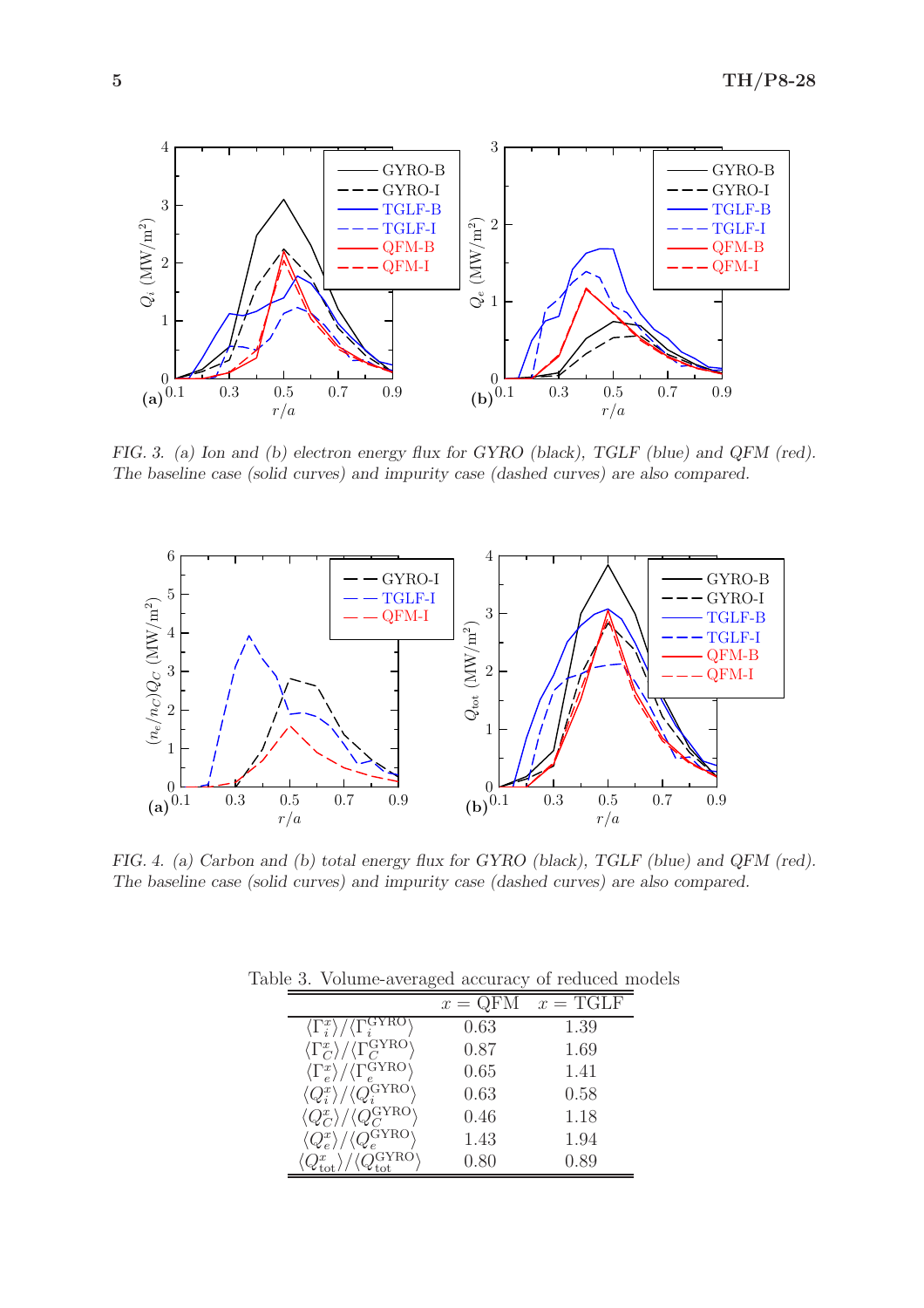

<span id="page-5-0"></span>FIG. 5. (a) Ion and (b) carbon particle fluxes for GYRO (black), TGLF (blue) and QFM (red). The baseline case (solid curves) and impurity case (dashed curves) are also compared. Electron particle fluxes are not shown since they follow directly from quasineutrality.

of the fluxes

$$
\langle Q_{\sigma} \rangle \doteq \frac{\int dr \, r \, Q_{\sigma}(r)}{\int dr \, r} \quad \text{and} \quad \langle \Gamma_{\sigma} \rangle \doteq \frac{\int dr \, r \, \Gamma_{\sigma}(r)}{\int dr \, r}, \tag{1}
$$

where  $\sigma$  is the species index. Taking ratios thus yields a single number indicative of the closeness to the reference gyrokinetic value; such ratios are tabulated in Table [3](#page-4-2)

Although, to this point, we have expressed all results in physical units, gyrokinetic simulation results are more commonly expressed in *local gyroBohm units* 

$$
\chi_{GB} = \rho_s^2 c_s / a
$$
,  $Q_{GB} = n_e (kT_e) c_s (\rho_s / a)^2$  and  $\Gamma_{GB} = n_e c_s (\rho_s / a)^2$ , (2)

since the gyrokinetic equations are intrinsically gyroBohm-scaled. Because the gyroBohm factor varies significantly over the minor radius, curves plotted in gyroBohm units look rather different than curves plotted in physical units. For example, in Fig. [6,](#page-6-0) curves of the normalized energy diffusivity,  $\chi_i/\chi_{\text{GB}}$ , peak strongly towards the plasma edge. Also apparent is that the sub-GB regime for electrons encompasses a significant fraction  $(r/a \leq 0.5)$  of the minor radius. In the sub-GB region, the standard quasilinear approach, which does not account for the nonlinear upshift (Dimits shift), is expected to overpredict the transport. This is indeed what is presently observed for TGLF. Also, QFM does a remarkably good job of matching the reference gyrokinetic simulations, despite a significant number of approximations. Note that in QFM a fixed scale for the turbulence is used whereas the nonlinear kinetic results indicate a shift of the peak of the transport spectrum towards lower mode numbers for increasing values of  $q$ , mainly due to Landau resonances, as illustrated in Fig. [7](#page-6-1) for GYRO.

Finally, for completeness, we summarize the neoclassical transport coefficients in Fig. [8.](#page-7-11) These results were obtained by direct kinetic simulation with NEO [\[10\]](#page-7-9) using  $a \cdot 3 \times 3$  collision operator with full electron-deuterium-carbon exchange terms. As expected, the neoclassical transport levels are about two order of magnitude lower than the corresponding turbulent levels.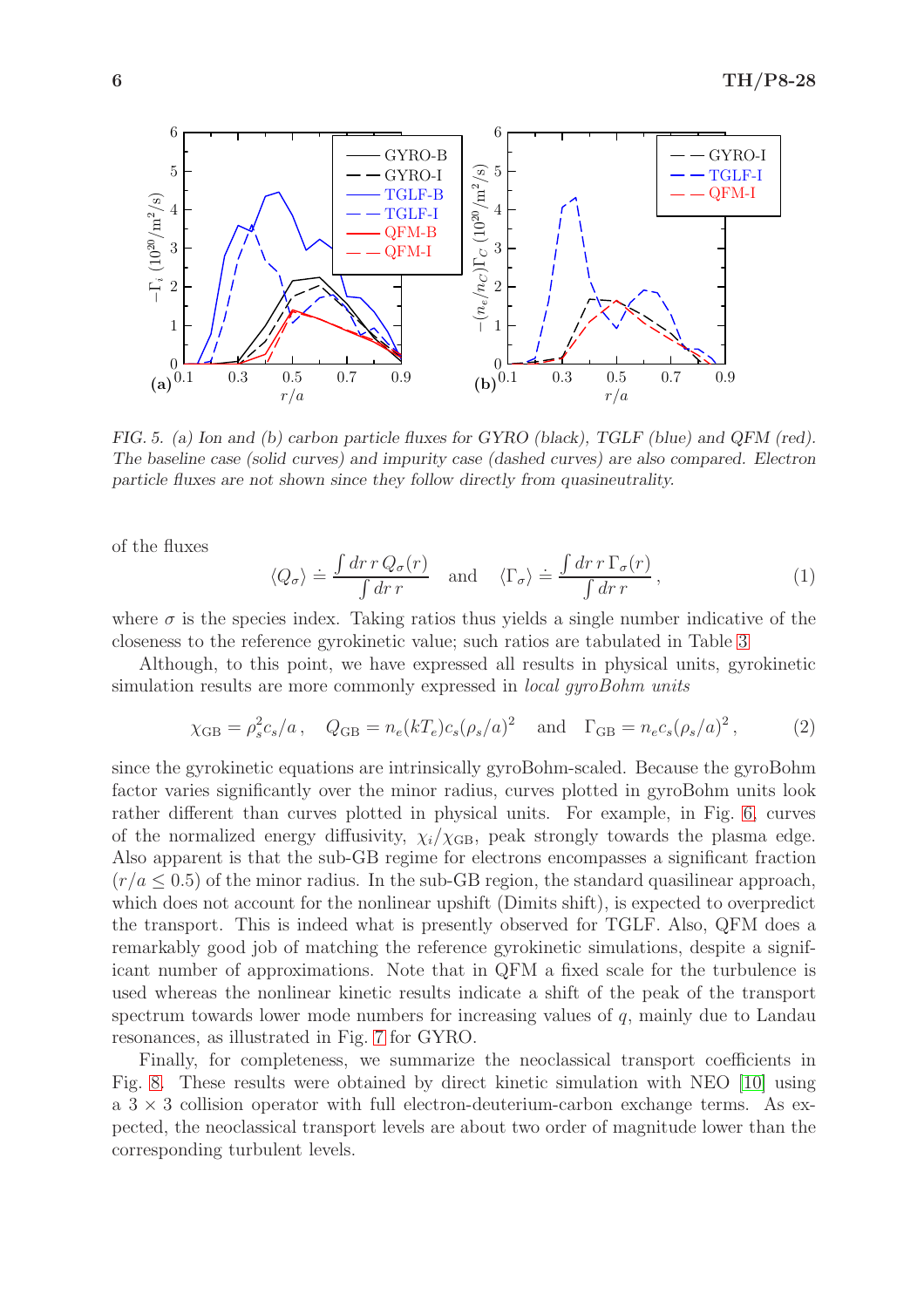

<span id="page-6-0"></span>FIG. 6. (a) Ion and (b) electron energy diffusivities for GYRO (black), TGLF (blue) and QFM (red).



<span id="page-6-1"></span>FIG. 7. Wavenumber dependence of (a) ion and (b) electron energy diffusivities for GYRO over the domain  $0.1 \le r/a \le 0.9$ .